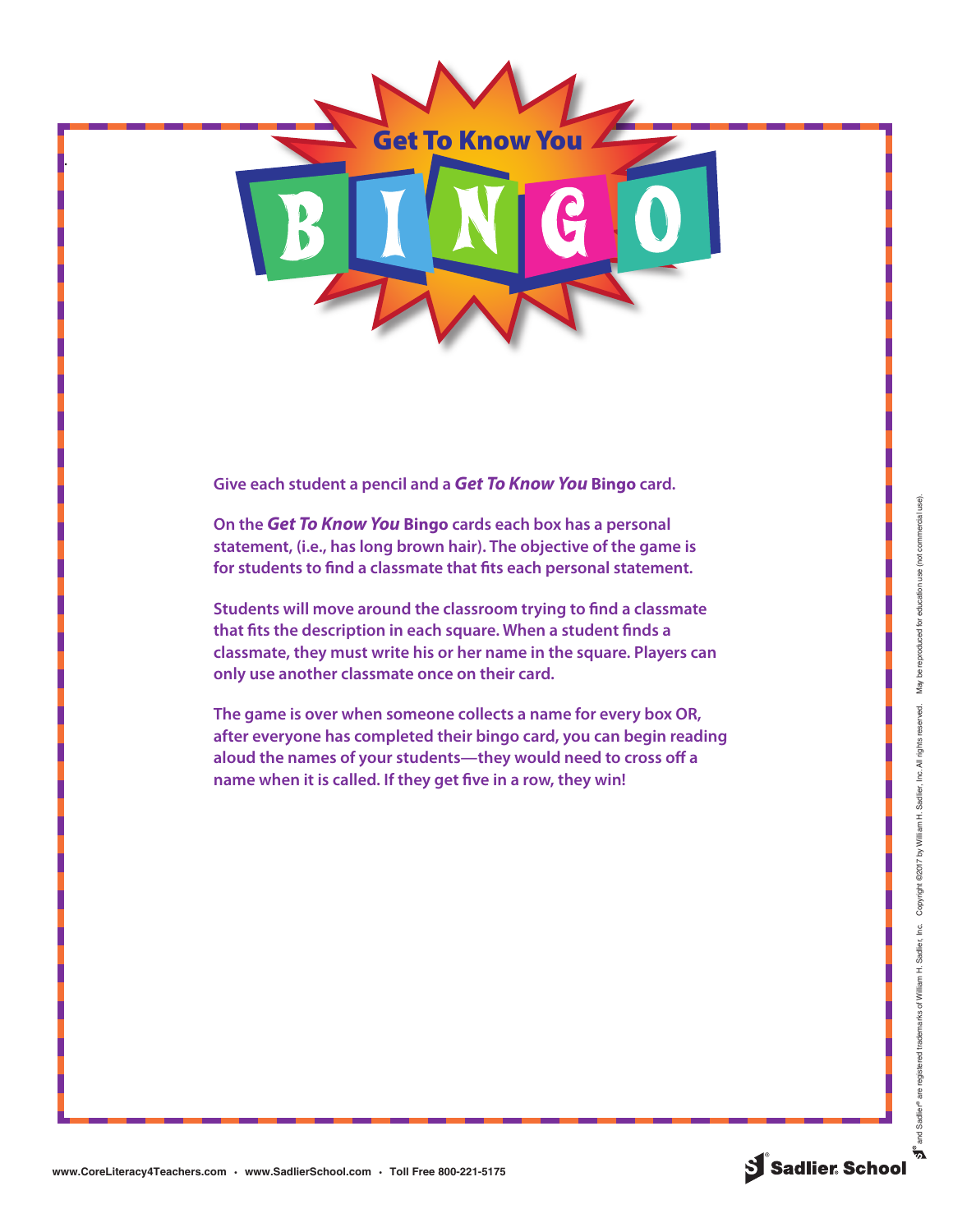

## **Go meet your classmates!**

Fill in the boxes below with the name of one of your classmates that fits the description in the box. You can only use your classmate's name once on your game card.

| Plays a musical<br>instrument | Has two dogs                                   | Is left handed                | Enjoys reading<br>books     | Can whistle loudly               |
|-------------------------------|------------------------------------------------|-------------------------------|-----------------------------|----------------------------------|
| Likes to dance                | Math is their<br>favorite subject<br>at school | Has never had a<br>cavity     | Enjoys camping              | Has been to<br>another state     |
| Was born in<br>December       | Has freckles                                   | <b>FREE SQUARE</b>            | Has flown in a<br>plane     | Loves eating salads              |
| Plays sports                  | Has more than 3<br>siblings                    | Likes to draw or<br>paint     | Has performed on<br>a stage | Takes the bus to<br>school       |
| Favorite color is<br>green    | Likes to be out in<br>nature                   | Knows the<br>principal's name | Doesn't like<br>chocolate   | Is the youngest or<br>only child |